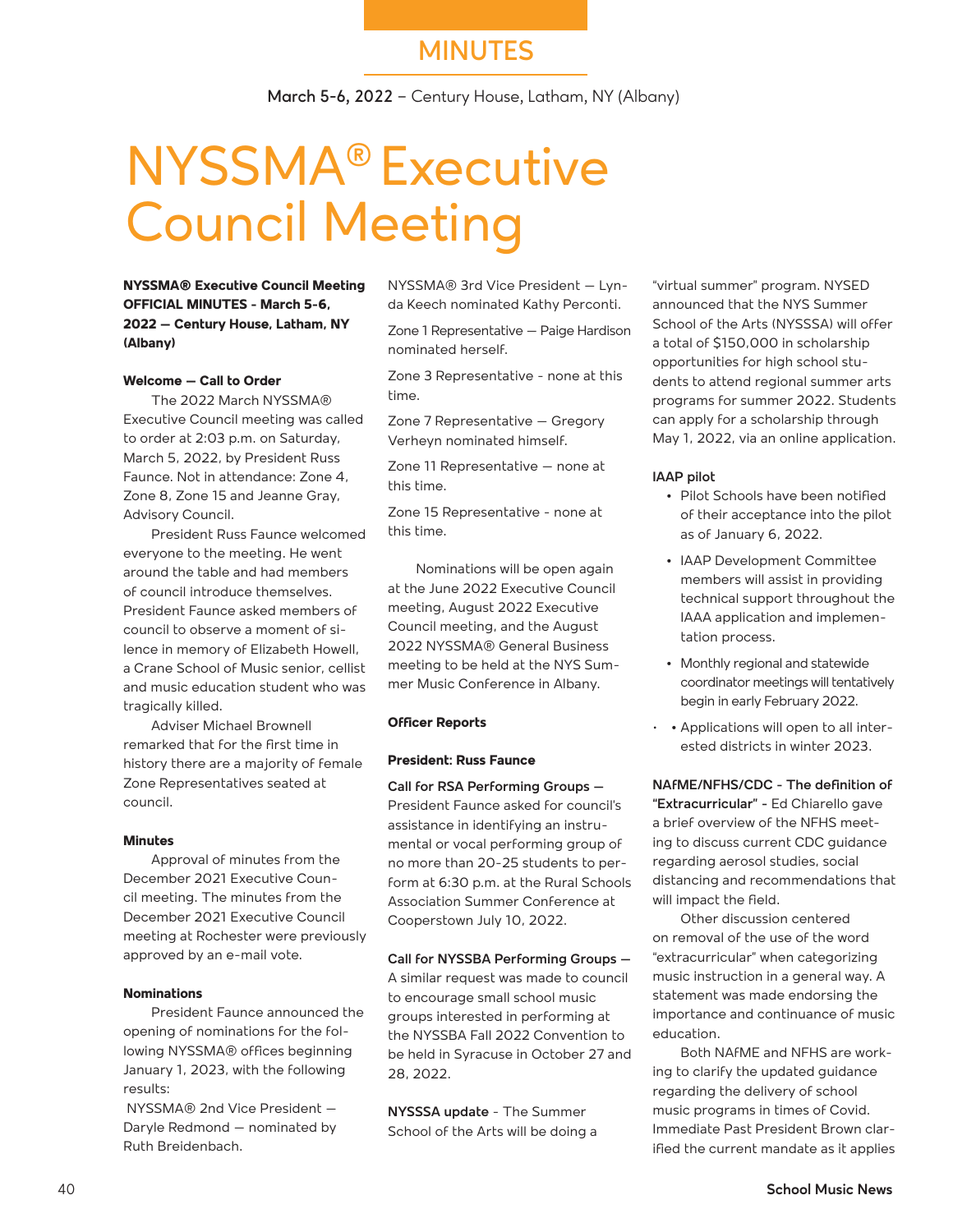## **MINUTES**

to Covid and isolation/masking and playing a wind instrument/singing during days 6-10 following the Covid diagnosis. There are no other requirements regarding distancing/ mandating bell covers for wind instruments, etc.

**Diverse curriculum workshop -** President Faunce announced that there would be an online event on April 5, 2022, "Incorporating Diversity, Equity, Representation, and Belonging into Your Music Curriculum," sponsored by the Curriculum Committee that will offer CTLE credit (1 hr.). There is a link to this workshop on the NYSSMA® web page.

#### **President-Elect: Ed Chiarello**

**Winter Conference 2022, Rochester** - NYSSMA® will be returning to Rochester December 1-4, 2022, for the NYSS-MA® Winter Conference. The 2021 conference proved to be a bit smaller, however, none the less successful:

Winter conference attendance by year:

> 2021 = 1,354 registered attendees 2020 (Cyber-Summit) = 1,193  $2019 = 1,570$  $2018 = 1.591$

Looking ahead with the experience of running an in-person winter conference this past year and observing and maintaining all health protocols, we are encouraged that we can continue to navigate the circumstances and proceed with planning as usual. Similar to last year, NYSSMA® will monitor guidelines and abide by all protocols that potentially emerge. We cannot predict potential obstacles that could materialize in the fall; however, it is hoped that this year's 2022 conference will be without masking and minus the social distancing protocol.

Please note the following important dates:

**February 1** – Submittable forms open (sessions, showcases and performing groups)

#### **First week of February**

Call for Sessions sent via Submittable to all 2020 clinicians.

Call for Sessions/Groups appears on the NYSSMA® website and published in the January/February Issue of the *School Music NEWS*: https://nyssma. submittable.com/submit.

**April 29** – Session form closes.

**May 2** – Session form links sent to reviewers.

**May 13** – Performing group session form closes.

**May 16** – Session reviews completed.

**June 1** – Conference schedule created. **June 3** – Performing groups selected. **June 7** - Submitters notified of session status.

**June 10** - Performing groups notified

of status. The homepage of the NYSSMA®

website includes a new subcategory titled: Winter Conference / Student Showcases: https://www.nyssma.org

Additionally, there is a Call for Creators:

Student Piano Showcase Submissions for the 2022 Winter Conference: https://nyssma.submittable.com/ submit/214096/2022-nyssmastudent-piano-showcase-application

Young Composers Honors Concert application for 2022 Winter Conference:

https://nyssma.submittable.com/ submit/216670/2022-nyssmayoung-composers-honorsconcert-application Student Electronic Compositions for the 2022 Winter Conference: https://nyssma.submittable.com/ submit/216689/2022-nyssmaelectronic-music-showcase-application

Student Songwriters for the 2022 Winter Conference: https://nyssma.submittable.com/ submit/216686/2022-nyssmasongwriters-showcase-application

- **•** Piano Showcase applications accepted through July 9, 2022.
- **•** Young Composers Honors

Concert applications accepted through June 10, 2022.

- **•** Student Electronic Composition applications accepted through June 10, 2022.
- **•** Student Songwriters applications accepted through June 10, 2022.

All pertinent information/dates can be found in the *SMN* or on the NYSSMA® website.

#### **Immediate Past President: Dr. David Brown**

**County President's meeting** – Sunday, March 6, 2022, at 2:00 p.m.

#### **2nd Vice President: Daryle Redmond**

**Festival season 2022** - Daryle Redmond spoke about the upcoming 2022 NYSSMA® Solo and Major Organization Festival season. NYSS-MA® is looking forward to a normal, in-person season this year. While there have been a few cancellations and moving of festivals to alternative locations, it appears that all of the festival sites are in place and that we can look forward to a normal season.

**2023 Festival Season calendar** - Zone representatives are encouraged to develop their 2023 festival zone calendar dates soon. More discussion on the 2023 calendar development will take place at the special meeting with Daryle Redmond and George Smith at this evening's special meeting with zone representatives.

**Area All-State Summary 2021-22** - Daryle Redmond gave a brief overview of the 2021-22 area all-state festivals.

**All-State 2022** - Discussion centered on all-state for 2022 in specific regard to a new performance venue for the all-state jazz ensembles. The pool of student all-state candidates hopefully will be strong as we transition back to a normal in-person solo festival season.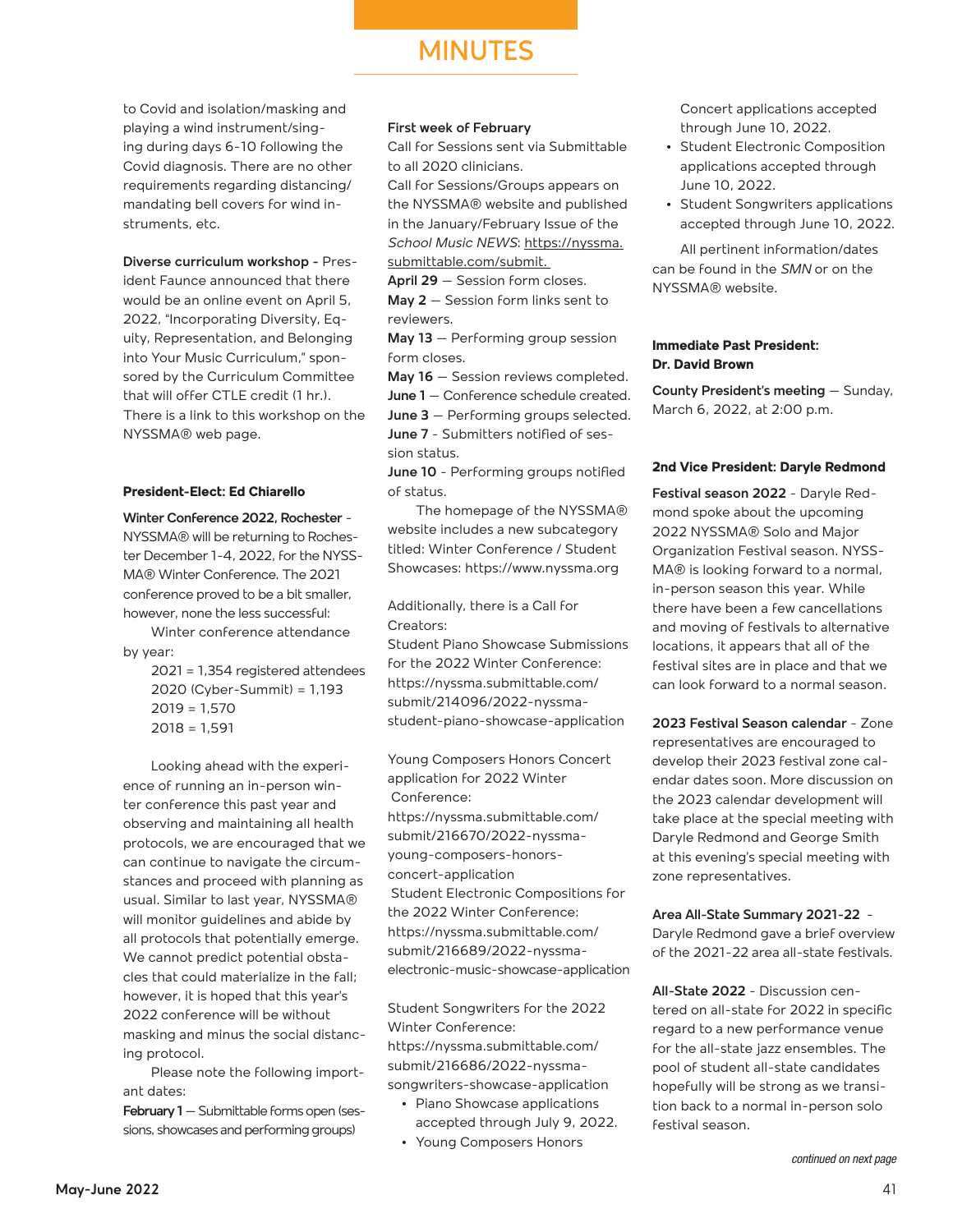#### **3rd Vice President: Kathy Perconti**

**2022 Summer Conference** - Join us! Welcome back to an in-person NYSS-MA® Summer Music Conference! We have an outstanding array of music sessions from NYACDA, NYSCAME, NYASTA, and NYSBDA, as well as NYSSMA's Classroom Music, Technology and Collegiate Committees. We will have reading sessions and director's ensembles again!

Don't forget that we have a new manual starting July 31, 2022. The new manual will be there for you to view, and we will have sessions on the new manual. We hope that you will connect with us at this conference because we belong together so that we can create music with our students. Hope to see you at the Albany Hilton August 14-16, 2022.

#### **Executive Director Report: Dr. David Gaines**

**Code of Conduct** - Dr. Gaines brought a discussion to council regarding a NYSSMA® Code of Ethics for members of the NYSSMA® Executive Council. Dr. Gaines put together a draft of a NYSSMA® Code of Ethics based on a document shared by NAfME. This document was shared with all members of the NYSSMA® Executive Council (officers, zone representatives, the collegiate president, committee chairpersons and advisers).

Discussion ensued in council regarding the intent/need for a Code of Ethics and how it relates to each member of council and his or her participation at council. In addition, the information shared at a NYSSMA® Executive Council meeting can be confidential or for public information. Following discussion at council the following motion was made:

**Motion:** Russ Faunce (NYSSMA® President), seconded by Jame Uzzi (Zone 14 Representative), "that the NYSSMA® Executive Council accept and adopt the NYSSMA® Code of Ethics as distributed to Executive Council members." **Motion carried unanimously**.

#### **Zone Representative achievements**

**Zone 1:** SUNY Fredonia hosted the high school festival, and while numbers were smaller, the quality was outstanding. Solo / small ensemble festivals are down by one festival in 2022. Majors: One festival site had no registrations but the two other major sites are functioning. Niagara County lost its festival due to weather. Some of the other festivals have been reduced in size.

**Zone 2:** Several all-county festivals have taken place in the past several weeks. Students were able to perform unmasked. Audiences have also been unmasked. This weekend is the 100th anniversary of Eastman School of Music. Nazareth College has hosted some festivals. The arts are returning slowly.

**Zone 3:** Hosted an area all-state with reduced numbers but with some modifications, including a string orchestra and split choral ensembles into a treble chorus and tenor-bass chorus. There has been a wonderful response to folks stepping up to help in hosting festivals (Trumansburg).

**Zone 5:** There were some cancellations of festivals but there are opportunities for professional development opportunities for teachers. There will be a county festival happening in several weeks. The local Army band is hosting music opportunities for students. Solo festival registration is ongoing.

**Zone 6:** Things look pretty good in the various counties in Zone 6. Essex County and Clinton County festivals were curtailed/shortened due to weather. Some music staff has been lost. Students were very enthusiastic to return to performing.

**Zone 7:** Everything looks good for festivals. Festival size is down about 30% in the zone.

**Zone 8:** NYSSMA® festivals are moving forward.

**Zone 9:** Will be hosting an adjudicator orientation site. There has been a reshuffling of audition sites but everything seems to be moving forward. Some capping of festivals has been undertaken.

**Zone 11:** Westchester numbers are down slightly this year and there has been some shifting of sites.

**Zone 12:** NYC's new mayor is loosening up on mandates and there is a move back to some degree of normalcy. President Faunce stated that he is enthusiastic about a resurgence of NYSSMA's presence in New York City. Alvin Atkinson, Jr., was named the recipient of the NFHS Award.

**Zone 13:** NYSSMA® numbers are somewhat down in Nassau County. There is concern over the available adjudicator pool and piano adjudications. Major organization numbers are OK.

**Zone 14:** Concerns were expressed about the cost of piano rentals. The county lost its western Suffolk piano adjudication site. Some of the individual sites are way down. Major organization numbers are OK.

#### **Committee Reports**

#### **Adjudication Festival Committee Chair: George Smith**

The NYSSMA® Adjudication Festival Committee met December 2, 2021, at the Winter Conference. This report contains a summary of relevant agenda items discussed at the December meeting.

2022 Adjudicator Orientation Seminars - Enrollment for 2022 Adjudicator Orientation Seminars as of February 14:

|                    | Jericho HS (piano only) March 11-12 Total - 3 |            |
|--------------------|-----------------------------------------------|------------|
| Johnson City HS    | April 1-2                                     | Total - 13 |
| Smithtown West HS  | April 8-9                                     | Total - 27 |
| Kingston HS        | April 22-23 Total - 26                        |            |
| <b>Frontier HS</b> | April 29-30 Total - 20                        |            |

Grand total: 96 (42 reg, 10 all-state, 3 major organization, 8 second area)

Deadline for applications: March 1, 2022.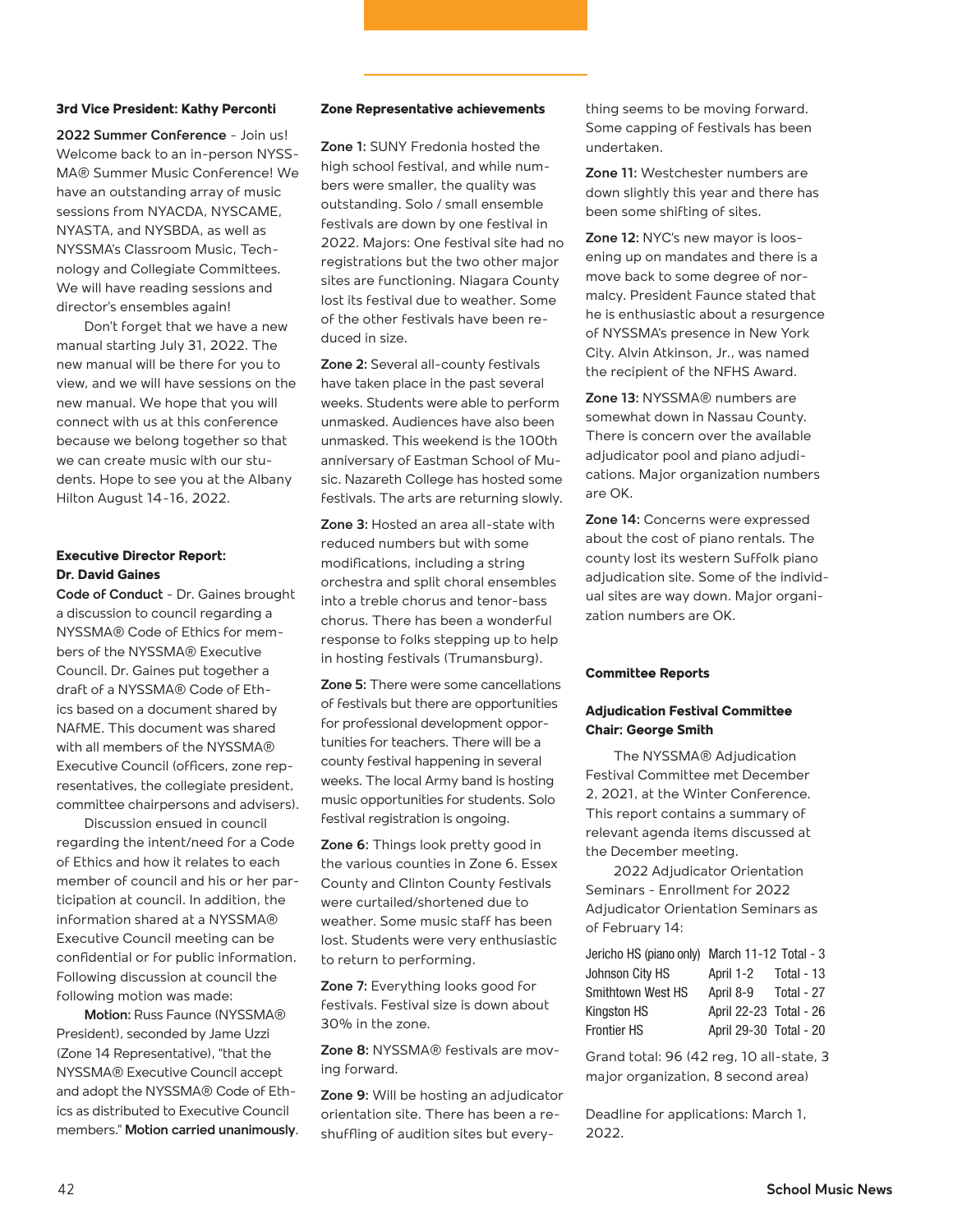**Zoom adjudicator refreshers** - Adjudicator refreshers for all specialty areas were provided through eight Zoom sessions. They were organized as follows:

Voice and Piano – February 6 and 9

Instrumental (Br, Perc, Str, WW) - February 10 and 12

Instrumental and Vocal Jazz – February 17 and 20

Major Organization – February 16 & 19

These refreshers take the place of previous in-person refreshers held at the summer and winter conferences. Many adjudicators who had not attended previous in-person refreshers took advantage of the Zoom refreshers. The AFC will evaluate and discuss the Zoom refreshers at the March 18-19 AFC meeting.

#### **2021 Winter Conference sessions -**The

following AFC sessions were held at the winter conference with attendance indicated:

Instrumental and Vocal Jazz Roundtable - 8

Instrumental (Br, Perc, Str, WW) Roundtable - 13

Voice and Piano Roundtable - 5

All-State Roundtable - 18

Major Organization Roundtable - 6

NYSSSMA Adjudicator Drop-in (Assignor and Dir. Of Adj.) - 18

How to Chair a Successful Major Organization Festival - 3

Maximizing Success – How to Prepare for NYSSMA® Solo Eval. - 12

Preparing for NYSSMA® Major Organization Festival - 24

**2022 coordinator letters** - Letters

were sent electronically in January. Principles of Solo and Ensemble Adjudication were sent with coordinator letter.

**2022 Topics for Solo Adjudicators (regular and all-state)** - Advise adjudicator to carefully **read and follow** NYSSMA® Principles of Solo and Ensemble Adjudication.

- **•** Scale scoring: Score first attempt. Piano scales are scored differently.
- **•** Refer to R-11 in the NYSSMA® Manual for sight-reading scoring. A zero may not be given unless no attempt is made.
- **•** Please review the solo evaluation descriptors on the back of the evaluation sheet and incorporate that terminology in the narrative portion of the evaluation sheet. This is especially important in 2022 since the descriptors were not available in the 2021 virtual platform.
- **•** Voice sight-reading: Clef is by student choice.
- **•** Must use pen for scoring and print and /or legibly sign evaluation sheet.
- **•** Comments about NYSSMA® adjudication should never be made on social media.
- **•** Adjudicators should dress professionally when adjudicating.
- **•** Avoid cutting solos unless necessary. Time allocation for solo: Level  $1$  to  $4 - 6$  minutes, Level  $5$ and  $6 - 11$  minutes.
- **•** Please note the information concerning repeats and da capos on page R-9 of the NYSSMA® Manual.
- **•** Percussion: Student is allowed to "air drum" or play on leg during sight-reading study time.
- **•** Check your schedule to ensure that you are not adjudicating your own students (school or private).
- **•** Instrumental and vocal jazz adjudicators need to be familiar with the requirements listed in section 9 of the Manual.
- **•** All-state proficiency sheets must be printed and legible. Adjudicators will be asked to redo them if they are not legible. School district names must be fully listed.
- **•** All-state auditions are evaluated with a consistent standard across the state.
- **•** The use of pluses and minuses for Comments Only is encouraged/acceptable.

**2022 topics for major organization adjudicators** - Major organization assignments are sent before solo assignments; adjudicators need to keep committed solo dates available.

- **•** Adjudicators should check and replace batteries as needed. **This is especially important in 2022 since the recorder may not have been used since 2019.** Bring extra batteries to each adjudication assignment.
- **•** Adjudicators need to be familiar with recording device and practice with it prior to adjudication assignment. **This is especially important in 2022 since major organization evaluation has not taken place since 2019**.
- **•** Remind adjudicators that adults may not perform in or accompany instrumental ensembles. This is especially important for instrumental adjudicators who often hear elementary orchestras with a piano accompaniment.
- **•** Adjudicators should make final recorded comments after the ensemble has left the performance area. These final comments should be generic and not address specific performance issues or strengths.
- **•** Adjudicators need to be familiar with the march requirements as stated on page R-24 of edition 32 of the NYSSMA® Manual.
- **•** The use of pluses and minuses for Comments Only evaluations is acceptable and encouraged.

**2022 Reminders for Adjudicators re-**

**vised** - The Reminders for Adjudicators for both solo and major organization were revised for 2022.

The 2022 Reminders for Adjudicators have been sent to festival chairs and included in the adjudicator

continued on next page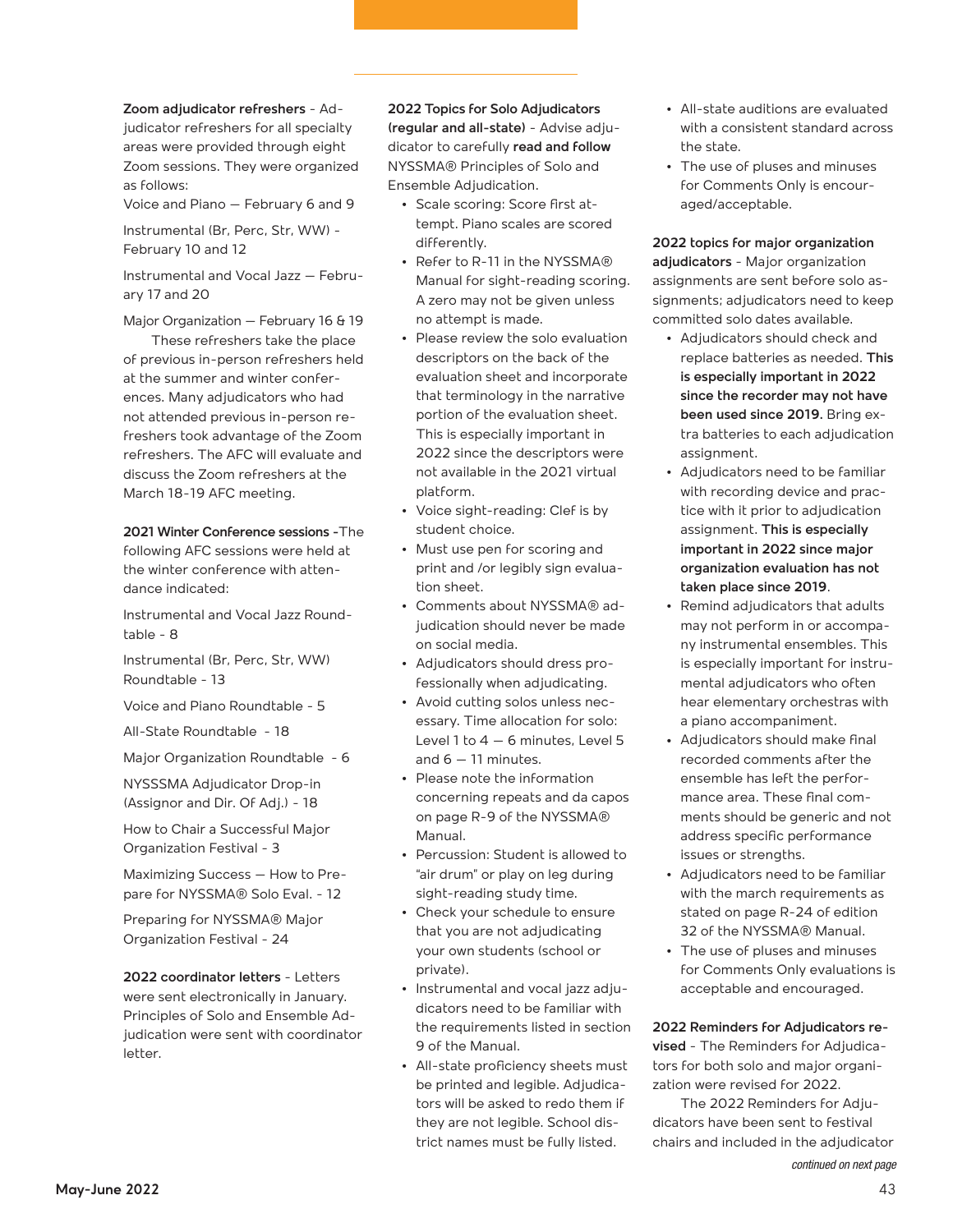folder at festivals.

Zone representatives **will not** go over the Reminders during the zone representative meeting.

Zone representatives **will go** over NYSSMA® Principles of Solo and Ensemble Adjudication during the zone representative meeting.

#### **Belonging, Equity, Diversity and Representation (BEDR) Committee: Adele Bovard**

The committee has focused on the following actions since approval of the BEDR statement in December:

- **•** Communicating and explaining the BEDR statement and goals to the membership.
- **•** Finalizing a survey to solicit stakeholder input on the work. The target groups are members, nonmembers, students, and administrators.
- **•** Establishing collaboration with NAfME Equity work.
- **•** Partnering with Curriculum Committee to jointly plan a roundtable discussion for music teachers.
- **•** Establishing a rotation for each NYSSMA® committee to do a review of its work in light of the approve statement.
- **•** Working with New York State School Boards to align the call for performing groups with the BEDR goals.
- **•** Working with the all-state chairs to ensure a diverse selection of conductors for all state ensembles.
- **•** We are in the process of planning a systematic review process for all NYSSMA® committee work to align with the elements of our BEDR statement.

The committee will meet on Sunday and focus on expansion of voices at the table. We realize that representation on the committee needs to be diverse to capture the varying needs of all music programs in our state.

#### **NAfME Eastern Division: Michael Brownell**

**April 2023 update** - Michael Brownell, Division President-Elect, gave a brief update of action by NAfME Eastern Division. There is a new incoming NAfME President with New York roots. The 2023 Eastern Division Conference will take place April 13- 16, 2023, at Rochester, NY hosted by NYSSMA®. The theme is Create, Connect. Call for 2023 Eastern Division session proposals and performing groups will be available starting on March 15, 2022.

#### **NAfME Collegiate Advisor: Dr. Keith Koster**

There were many highlights from the 2021 Winter Conference: collegiate sessions were well attended, the presentations were excellent, and there was good capture through social media in real time during the event.

The Collegiate Executive Board appreciated members of the NYSS-MA® Executive Council attending the session after the Collegiate Business meeting. This was a wonderful opportunity for collegiate students to meet with council members and learn more about leadership, reconciling issues and contemplating the future of collegiate engagement in New York.

The State Executive Board has met twice, and the spring newsletter was circulated (see attached). The board is preparing for activities associated with Music in Our Schools Month, upcoming state officer elections, and the Collegiate Advocacy Summit in Washington, DC.

We hope that chapters also will submit applications to the national recognition program that NAfME offers. One way that we have made this information more accessible is to include hyperlinks to the application, as well as information about the award programs. In addition, the application for state office candidacy is also on line and hyperlinks were included in the newsletter. We hope for a robust pool of collegiate st

dents inspired to serve NYSSMA® at the state officer level this year.

The 2022 Collegiate Conference slated for March 25 and 26 at Syracuse University was cancelled this year due to Covid-19 policies on the campus. The State e-board is determining next steps, and we anticipate that the Syracuse chapter will host a state collegiate event in the fall. What will need to be determined will be the host institution for the 2024 return of the state collegiate event.

We appreciate the financial commitment to collegiates who assisted and traveled to the annual winter conference! Thank you to NYSSMA® members across the state who continue to mentor and inspire the next generation of music educators here in New York.

In closing, we are deeply saddened by the death of Elizabeth "Beth" Howell, a senior music education major at the Crane School of Music, SUNY Potsdam. We anticipate a statewide collegiate response to this senseless tragedy. Our hearts are with all of the Crane School of Music community and Elizabeth's family.

#### **NYSSMA-NAfME Collegiate President: Chris McAfee**

What a wonderful time it was for collegiate members at the winter conference this year! This was bolstered by opportunities to connect with each other and you, the Executive Council, and I hope to see these new opportunities, such as the Collegiate Interaction Hour continue and grow. There are many ways in which my colleagues were able to grow from your advice, and I am sure the voices of these collegiate members will continue to help NYSSMA® grow as a whole.

While we were all very excited to build this momentum toward a collegiate conference in March, Covid has bested us in this case. This does not mean we are without opportunity. In place of the conference, the Collegiate Executive Board will be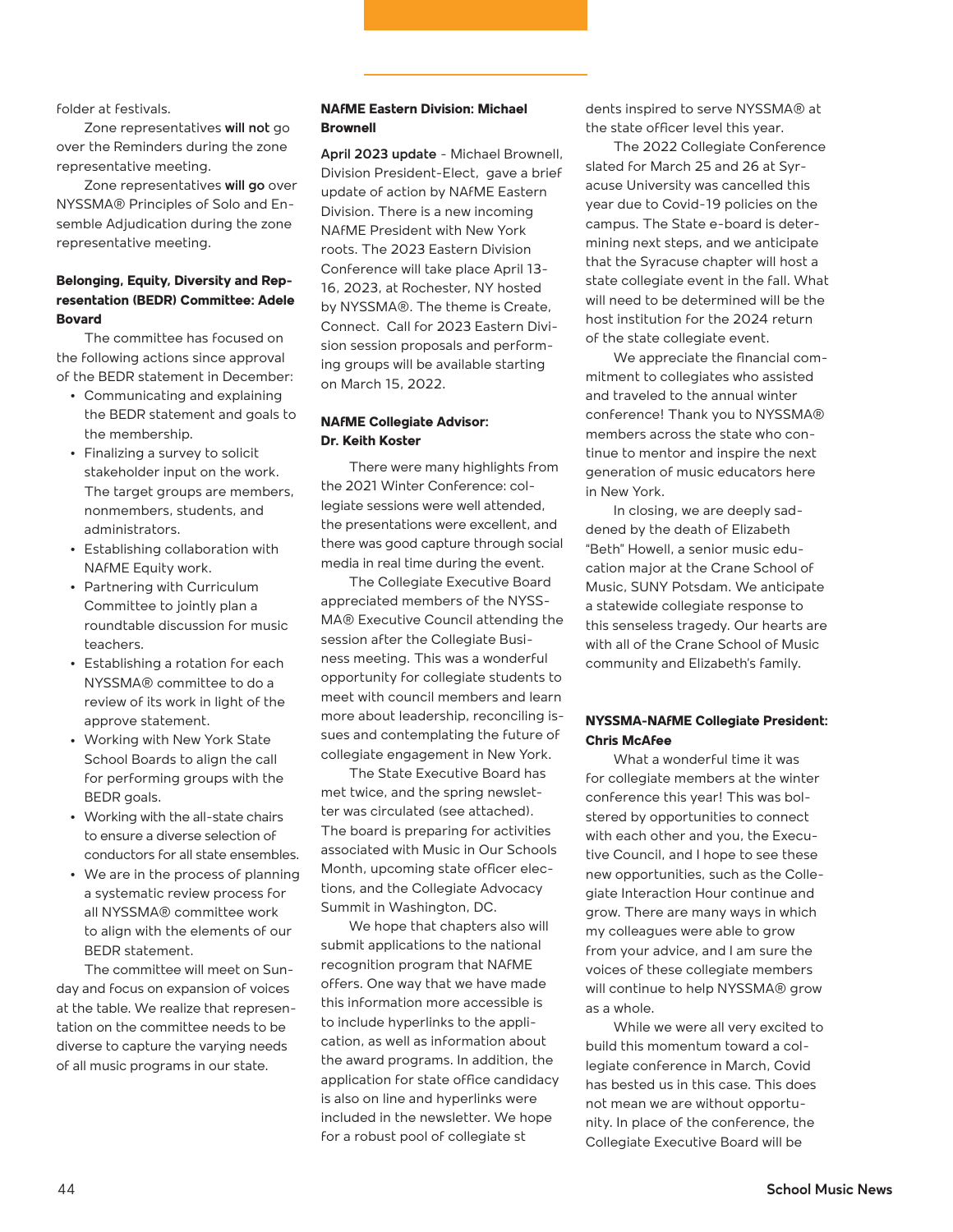hosting a Virtual Leadership Summit on March 26 in which campus NAfME leaders from across the state will be invited to meet and discuss the state of NYSSMA® Collegiate.

At the summit, we hope to provide an open forum for discussion, an opportunity to connect with NYSS-MA® executives, and to determine the location of our next in-person Collegiate Summit. If you are interested in joining us, there will be a planned hour for conversation with executives, whether that be a Q+A, networking event, or presentation of NYSSMA's current work.

I will provide an e-mail with more information on joining us as the event approaches. This would be a first-ofits-kind event, and, along with the Collegiate Interaction Hour, would be a capstone of my platform on building connections between collegiate leaders, their peers, and the NYSSMA® Executive Council.

Finally, as we get deep into another conference season, I encourage you all to take note of conferences being held by your local NAfME Collegiate and Tri-M chapters. Many schools have students working hard to provide a wonderful experience for their peers and local professionals, and I am certain that your presence would be beneficial to all.

#### **GRC Chair: Alan Orloff**

After 46 years of consecutive NYSSMA® legislative visitations in Albany to kick off Music in Our Schools Day/Week/Month, we now face our second virtual year making visits. It is disappointing, but the fact that we make this effort is definitely recognized by our legislators. We are a small organization compared to some that seek meetings with legislators, and, as a non-profit organization, we can't contribute anything to political campaigns like many of the groups who visit.

Still, when you consider that we represent close to 2 million school music students, our importance in the eyes of Albany skyrockets! Former

Senator Kemp told us that if it weren't for our hard work and visible presence in Albany for so many years, music would have lost support years ago.

We can only hope that in 2023 our 50th Joseph R. Sugar NYSSMA® Day in Albany celebration will be in person and a true gala celebration. We should never forget that Joe Sugar started Music in Our Schools Day, which turned into Music in Our Schools Week, which turned into Music in Our Schools Month 49 years ago, and that this unique New York creation is now celebrated in all 50 states and in all the Army base schools of Europe. We should never forget the leadership NYSSMA® has always provided, and that we are always on the forefront of Music Education innovation. We should be proud of our MIOSM creation.

This year, the "ask "messages we will explain in Albany center on the word "relations." More important than any bill or rule or number is using our visits to our legislators to create personal relationships. It allows us to present a truly human view of what we have gone through during the Covid 19 pandemic to keep music education in the lives of our students. The asks, simplified, are:

- 1. Tell our legislators just what we individually had to do to keep our music programs alive during the pandemic, again establishing a true personal relationship with the legislators and their offices.
- 2. We want to make sure that all Covid Relief Fund revenues earmarked for music education were distributed properly. We especially hope that districts didn't use the money for stopgap extra salaries for general music positions that replaced performing groups in their music programs.
- 3. Support renewing Foundation Aid. After years of fighting and having the governor's office never release the proper funds to education, Gov. Hochul has settled the lawsuit and is distributing half the remaining funds in each of the next two

years. The Foundation Funding bill will be up for renewal before we get back to Albany next year, so we must ask for our legislators' support when the bill comes back to the floor for renewal.

- 4. The State Ed Curriculum Associate Conundrum: Close to 14 years ago state budget cuts caused the arts curriculum office in NYSED to go from six positions to one. There is no specific music curriculum associate for anyone in the state to call with problems or questions about music curriculum (and, indeed, all the arts). Year after year we ask, and we are always given a cockamamie answer as to why the jobs can't be reinstated, with the Governor's office blaming NYSED and vice versa. We must get these jobs reinstated. It is vital to the growth of music education in our state.
- 5. Senate Bill S4525 / Assembly Bill A1788 are still in play. These "same as" bills would move music from a regulatory status in NYSED to a statutory status protected by both the Senate and the Assembly. The protections these bills provide are incredible and unheard of throughout the country. We would be the second state to establish this status, and music would never be subject to the budgetary whims of school boards and administrators.
- 6. The NFHS (National Federation of State High School Associations) aerosol study has gained support from the CDC. This can help performing groups immensely to change the mask, bell cover, and spacing requirements, as well as reinstate whole programs that were simply canceled because of Covid.
- 7. The License Plate Bill is also still in play. I have been told point blank by members of both houses that this will never pass because it would open a floodgate of license plate bills from hundreds of groups and they just don't want so much time being devoted to bills like these. Lhttps://nyassembly.gov/leg/?bn=A04381&term=2021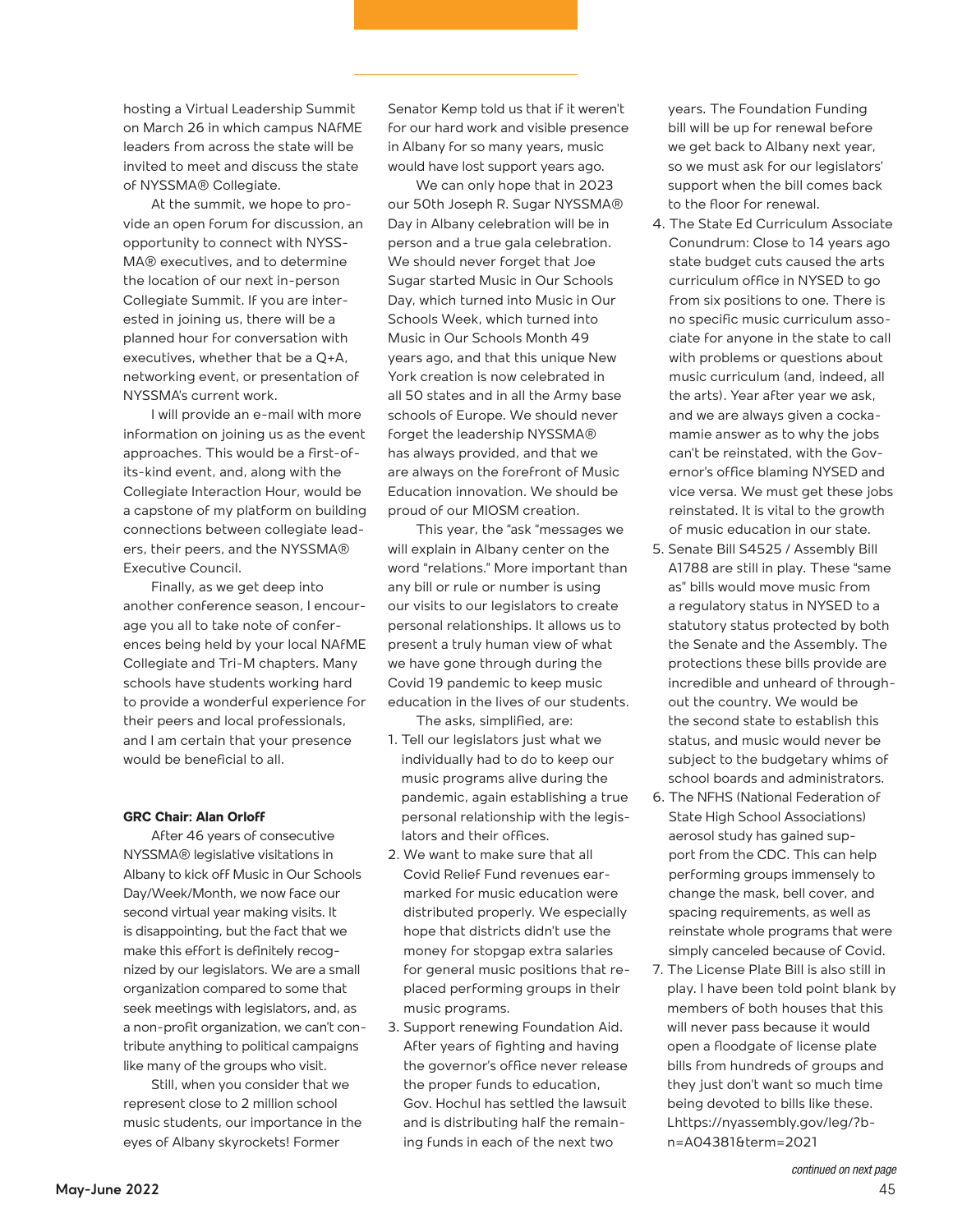Wishing you all successful efforts with your legislative and MIOSM efforts.

#### **Advocacy Chair: Lori Orestano-James Bills S4525 & A1788 (former bills**

**S7550 & A9660)** - We are excited to have and continue to receive support letters from professional agencies and organizations. We still need to advocate locally to get State Assembly members and State legislators to sign on to the respective bills. The advocacy zone reps will continue to reach out to those in their areas to get additional support as well.

Our "fat file" is growing, but we still must push harder. Please use the "Swiss cheese letter" in the link shared by President Faunce through CyberNotes. The link along with all materials from the NYSAAE Advocacy Summit can be found here as well: https://drive.google.com/ drive/folders/1Vv6DMq78SUxXGVnhDeOk3Qnkmp1LQtqo?usp=sharing( There is additional information from the summit available in this link for your use. Please give credit where appropriate should you use any of this information.)

Continue to circulate this letter to those you know who will support this legislation. Remember that the letter is a changeable template and those sending the letter should make it their own. Directions on how to "grass root" advocate are also included.

We will be sharing shortly a link that can also be shared with supporters, community partners/supporters, parents and others. The link will be an electronic form letter of support. President Faunce will share the link once it becomes active. Look for it within a week or so.

**NYSED music associate** - We have been working hard with Regent Tilles and Regent Wills who have brought to the forefront the need to ensure a music associate is funded and hired at NYSED. This item is an ask from NYSED as one of the 168 positions being asked to restore. The Governor's NYS Budget does not include this ask; however, there have been good discussions between NYSED and the Governor's Office regarding the dire need to have this included. Please use the "Swiss cheese letter" in the link above specific to this issue to contact your local officials to help support this initiative.

As a reminder, this is just the start of this work as Regent Tilles and Regent Wills are ultimately seeking full reinstatement to prior department staffing.

Still advocating for New Standards Electronic Workbook funding. Sadly, not a lot of money. Believe it is more about the marketing and not the concept.

#### **NYS Alliance for Arts Education Arts Education Advocacy Summit** - President Faunce has been attending the NYSAAE Executive Board meetings (I attend as NYSAAE President, Michael Brownell attends as NYSAAE Treasurer, Marc Greene attends as NYSCEA Past President and Adam Shatraw attends as NYSTEA President).

The executive board has adopted its new by-laws and will be meeting in a few weeks regarding its membership structure. Work has been done to open lines of communication on a regular basis with NYSED and Board of Regents representation. The organization has garnered support for the advocacy items above from the NYS Board of Regents, NYS PTA, NYSUT, SANNYS, NYSCOSS, and individual school boards from throughout the state. In addition, they have worked hard with Arts Partners to gain support on these issues in a collaborative manner.

The Arts Education Associations (NYSTEA, NYSATA, NYSSMA®, NYS-DEA, and NYSMATA), have agreed to share online PD sessions through NYSAAE to broaden learning opportunities for all arts educators. Those on the current e-mail listserv will receive a direct e-mail of upcoming events. Others may access the information through President Faunce via CyberNotes or through information

via the NYSAAE Facebook page (NYS Alliance for Arts Education). Please "like" the Facebook page to get upto-date information.

**District/budget updates** - The Advocacy Committee is working with more than 683 teachers/schools/districts regarding concerns of scheduling, program cuts, budget cuts, Covid Gap Recovery, and staffing concerns.

In addition, we are working with districts regarding utilization of the ARP and ESSR funds. How to do live concert/performances within Covid restrictions is also a key "ask" from throughout the state now and long term. We are awaiting updated Covid guidance at this time as we continue our work to assist.

We need to continue to focus on efforts in NYC. Many to almost all schools have suffered, with the bulk of those schools having no music or arts education of any kind at all. We will continue to work with Robert Rams to build support for music education in this post-pandemic world.

A reminder to all that it is important to be involved in committee work in your district around the continuation of Covid planning (as we continue to move forward,) as well as any budget committees. Your voice is important to be heard at the table in order to be proactive and not reactive. Budget planning is well on its way – Don't wait. Stay informed. Ask questions. Help find solutions.

#### **Advocacy Leadership Force (ALF**

– NAfME) - I continue to attend the virtual ALF meetings providing updates and remaining current on issues regarding legislative actions/ discussions at the national level, as well as Covid-19. NAfME's web page continues to provide more information and updates to help you talk to superintendents, parents, community members, faculty and other stakeholders regarding the regulatory federal legislation.

Watch soon for a podcast with Jazzmone Sutton.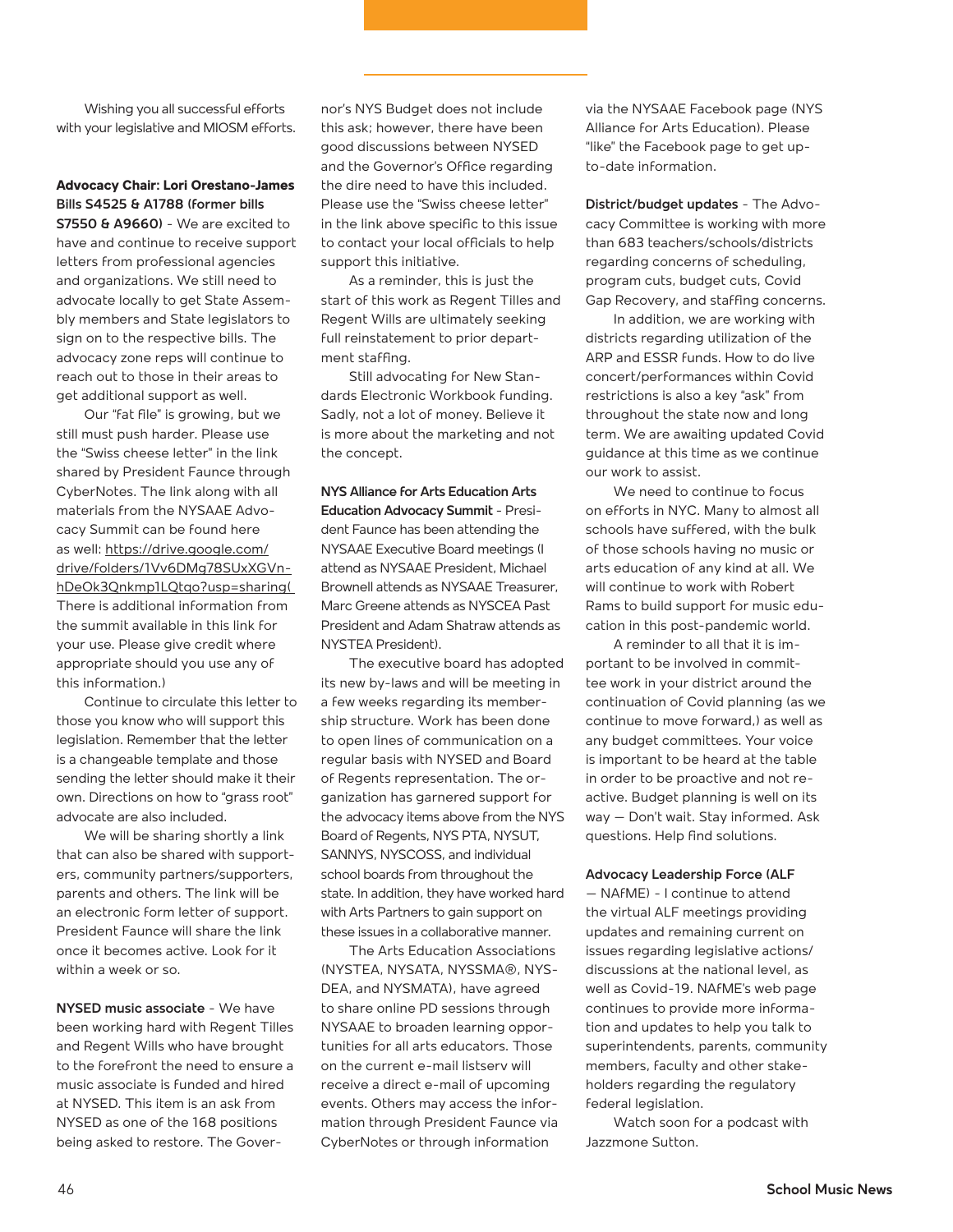Link from NAfME for advocacy Issues noted above. When received, please share with all music education stakeholders (teachers, administrators, school board members, parents, arts affiliates, arts organizations, neighbors – you get the idea- EVERYONE!) and follow up to be sure folks have filled out the automated response.

Advocacy must be in the forefront of what we do on a daily basis. With concern at the federal, state and local levels, as well as our continued concerns on our goal to achieve a Pre-K-12 high- quality, sequential music education delivered by certified music teacher for ALL students, we need to remain vigilant to ensure our students get what they deserve and are entitled to. Please continue to reach out, as we are here to assist you.

#### **Public Relations: Dr. John Gallagher**

https://www.nyssma.org/information/ press-room/press-releases-published/ https://www.nyssma.org/information/ press-room/press-releases-swisscheese/

https://docs.google.com/spread sheets/d/1XMoB\_hvij1Nk3MOhhxkkSNs-Cfd5L3g/edit#gid=1358916576

Obtain Twitter or Instagram account log in from predecessor.

E-mail bio and headshot for local PR efforts.

#### *School Music NEWS* **Editor: Thomas N. Gellert**

**Masthead additions / corrections / changes** - Please check over the masthead information as it appears in the January/February *School Music NEWS* and please let the NYSSMA® office know if there are any changes that should be made (names, addresses, phone numbers, e-mail contacts, etc.). Thank you for your assistance.

#### **A reminder about the** *School Music NEWS* **(electronic online version)** -

The *School Music NEWS* falls into the mailing category of SECOND CLASS EDUCATIONAL PERIODICALS and, as such, is mailed at a REDUCED RATE cost to NYSSMA®. We are well aware that not all New York State local post offices prioritize the *timely* delivery of the NYSSMA® magazine each month. In fact, there are some months that I receive my mailed copy of the magazine the day after it is mailed out from the local post office on Long Island (only 15 miles from my home) and then some days when it arrives a full week to 10 days after mailing! This is precisely why we have an online presence on the NYSSMA® website.

I routinely upload an electronic, slightly truncated versions of the NEW magazine on the first day of each month corresponding to the date on the cover with these exceptions: the Jan/Feb double issue is uploaded February 1 and the May/June issue is uploaded June 1. Time-sensitive material (downloadable applications, etc.) are *always* made available on line first. NYSSMA® members receiving their mailed copy of the *School Music NEWS* weeks after it is mailed should discuss the matter with their local USPS.

**Membership directory coming in April!** - The 2022 NYSSMA® membership directory is coming as a part of the April *School Music NEWS*. As a reminder, only those "active" members as of March 1, 2022, will have their information printed in the membership directory.

**Openings for SMN review editors (2)** -I am looking for two review editors to write for the *School Music NEWS* – someone for vocal jazz and someone for technology in music education. Prerequisites for the positions include proven expertise in the specific area, strong writing skills and a willingness to volunteer to submit articles for publication several times a year. Interested NYSSMA® members should contact me at: schoolmusic news@nyssma.org

#### **Web Editor: Terry Nigrelli**

The NYSSMA® website is running well. Working with David, Stuart and Marc we reorganized some of the items on the home page. There is a new "Festival Information" section in the left column. This section will have the festival calendar, all-state registration and major organization links. It will always be available.

Below that there is a new "Winter Conference/Student Showcases" section. This section contains links for the "Calls for Compositions" and the "Session Proposals." The "Upcoming Events" has been moved to the right column below the "Jobs" section.

The job-posting page has been very active during the past couple of months. This may be due to retirements and federal and Albany education funding. Here is the link to the online job posting form: http://www. nyssma.org/post-a-job/

If you are new to editing your page on the site, please e-mail me at webeditor@nyssma.org. I will send you your log-in credentials and the instructions for editing your page. Alternately, you can send me the information and I will post it for you.

The link to log in to edit your page is: https://www.nyssma.org/ wp-login.php?wle

If you need help with your NYSS-MA® e-mail, please call the NYSSMA® office. They will be able to help you.

As always, I have been answering or forwarding the many e-mail messages that get sent to info@ nyssma.org from parents, teachers and students regarding the virtual solo festivals. I answer as many as I can and forward the rest to zone reps, committee chairs or the NYSSMA® office.

I'd like to ask committee chairs and zone reps to review your pages to make sure the information is accurate and up to date.

#### **Review of Written Committee Reports**

#### **COMEA: Holly McCoy**

Third Quarter: COMEA would like to thank the NYSSMA® Executive continued on next page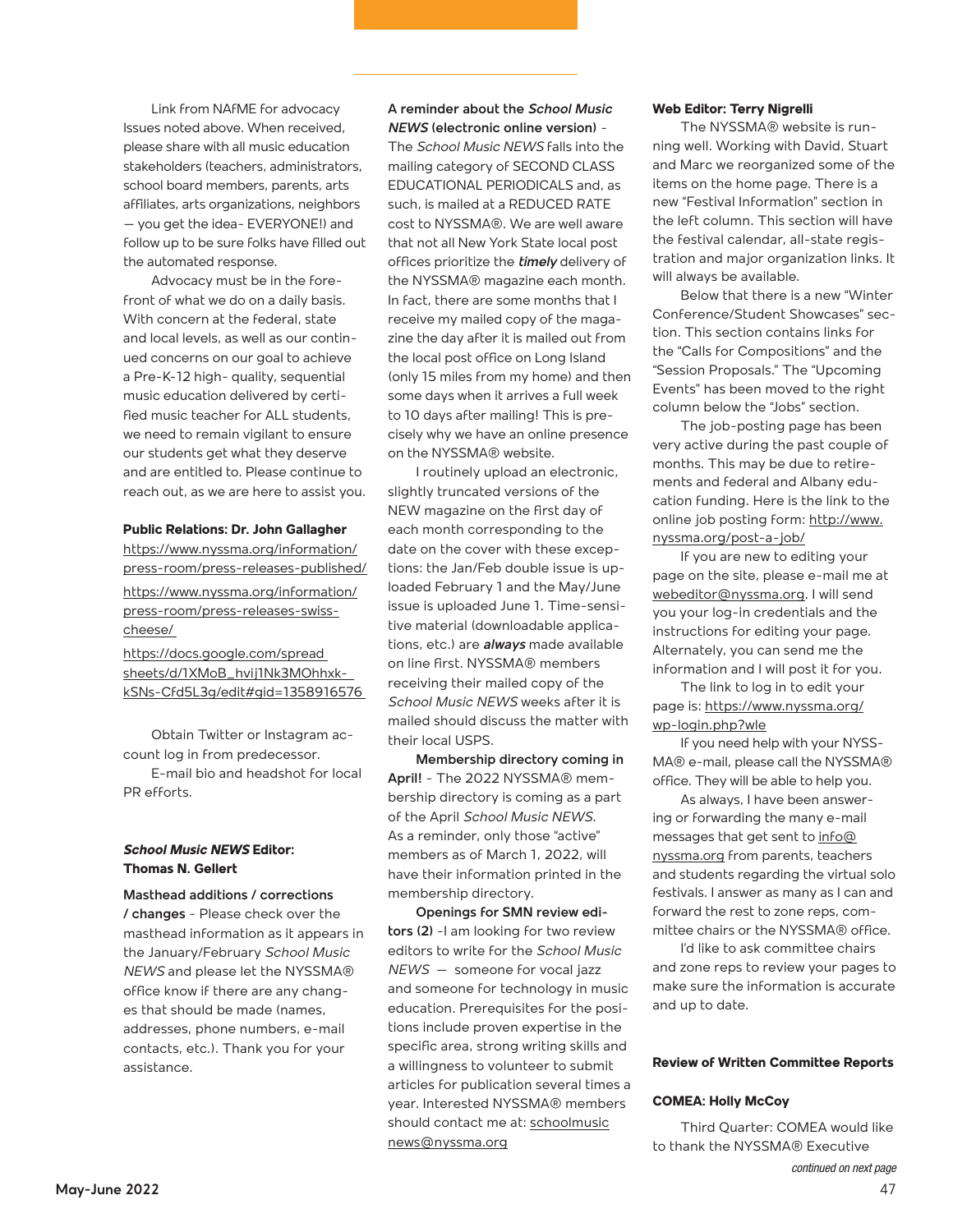Council for a WONDERFUL luncheon at the 2021 All-State Winter Conference. We truly appreciate your partnership. COMEA will be meeting in April.

Preparations are continuing for our 2022 NYSSMA® Summer Conference. See 3rd VP Kathy Perconti's report.

#### **Updates/Events from the COMEA**

**KONY**- KONY hosted our 2nd annual Equity and Diversity Summit, "Sing for Change," on Saturday, September 25, 2021. We had an incredible day making music together and learning from Abbie Betinis, Arianne Abela, Dr. Maredia Warren, and Francisco J. Núñez.

On Saturday, March 5, we look forward to the return of our annual Tri-Chapter Workshop with New York City's local Orff and Dalcroze chapters. This workshop is hosted by NY-CCAOSA and features Laura Bercaw Petersen presenting "Visual Arts as Inspiration."

Later this spring, on Saturday, April 30, KONY is co-hosting our virtual spring workshop "Sowing the Seeds: Music in Early Childhood" with Kodály of Westchester. Join us for an exciting virtual mini-conference to deepen and broaden your skills to sow the seeds with our youngest students (Pre-K to first grade)! Watch demo lessons, partake in active sessions and hear from a panel of early childhood experts.

**ACDA** - ACDA members attended the Eastern Division ACDA Conference in Boston this February. That has been our big highlight and activity. We are in the process of working on summer conference and starting back the honors choir. We are also looking into a collegiate activity next fall for NY-ACDA members.

**NYSCAME**- New Executive Board (two-year terms ending December 2023):

President - Dr. John J. Gallagher, Longwood Schools.

President-Elect - Michael Rodgers, Plainview-Old Bethpage Schools.

Vice-President - Jeffrey Smith, Churchville-Chili Schools.

Secretary - Marc Schneider, New Rochelle Schools (Ret.).

Treasurer - Dr. Katherine Sinsabaugh, Port Chester Schools.

Web Master - Dr. Nichelle Rivers, West Hempstead Schools.

- **•** We have achieved our federal 501(c)(3) tax-exempt status and are pursuing tax-exempt status in NYS.
- **•** Google for Non-Profit status is almost complete and will create direct e-mail addresses, i.e. President@NYSCAME.org; Treasurer@NYSCAME.org, etc.
- **•** Area president vacancies have been filled by Adam Shatraw, Liverpool Schools (Area 2) and Megan Cabral, Carmel Schools  $(\Delta$ rea 4).
- **•** Plans are in place to recognize Kevin Bayen for his years of service as treasurer. This will occur on Long Island at a combined meeting of Nassau and Suffolk chapters on March 15.

**NYSBDA** - President Michael Cordaro: NYSBDA Symposium March 4-6,2022

**NYACMP** - For NYACMP, nothing to report. Our next (annual) meeting is in September.

#### **Curriculum: Fred Weingarten Winter Conference sessions 2022**

- Planning for winter conference is under way.

**Initiatives** - The Curriculum Committee has revised its Statement of Purpose. Now posted on line on our committee page. The Curriculum Committee is beginning design work for a standards-based unit/lesson planning template. Work continues on Innovative Instruction for Standards-Based Music.

We are in the process of filling

the database of this updated resource guide by accepting and editing instructional ideas. All NYSSMA® members are invited to contribute to this innovative venture by submitting exemplary lessons for inclusion in the document using the link that can be found on the Curriculum Committee web page at nyssma.org.

**BEDR online workshop** - We are collaborating w/Adele Bovard and the BEDR Committee, creating another opportunity for teachers to collaborate by participating in dialogue: Incorporating Diversity, Equity, Representation, and Belonging into Your Music Curriculum: A Conversation Facilitated by the NYSSMA® Curriculum and BEDR Committees, Tuesday, April 5, 2022, 7:00 – 8:00 p.m.

Join us for a roundtable conversation on how you can address standards through a diverse lens. Members of the committee will share the context of the NYSSMA® Statement of Belonging, Equity, Diversity, and Representation. Collaborate in an informal setting as committee members share their teaching experiences and initiate a robust discussion with participants that will enhance instructional practice through an exchange of ideas and strategies. Please join us by registering at this link: https:// rebrand.ly/NYSSMACurrComm/ Conversation

Participants will be eligible to receive one (1) hour of CTLE Credit from NYSSMA®.

#### **Classroom Music Committee: Kerry Mero**

It was wonderful to get back to an in-person conference this past winter, and, overall, our session attendance was both strong and enthusiastic! My committee had put together a wonderful slate of sessions with a variety of topics, and the response from participants was very positive.

Our headliner, Dr. Heather Shouldice, presented four sessions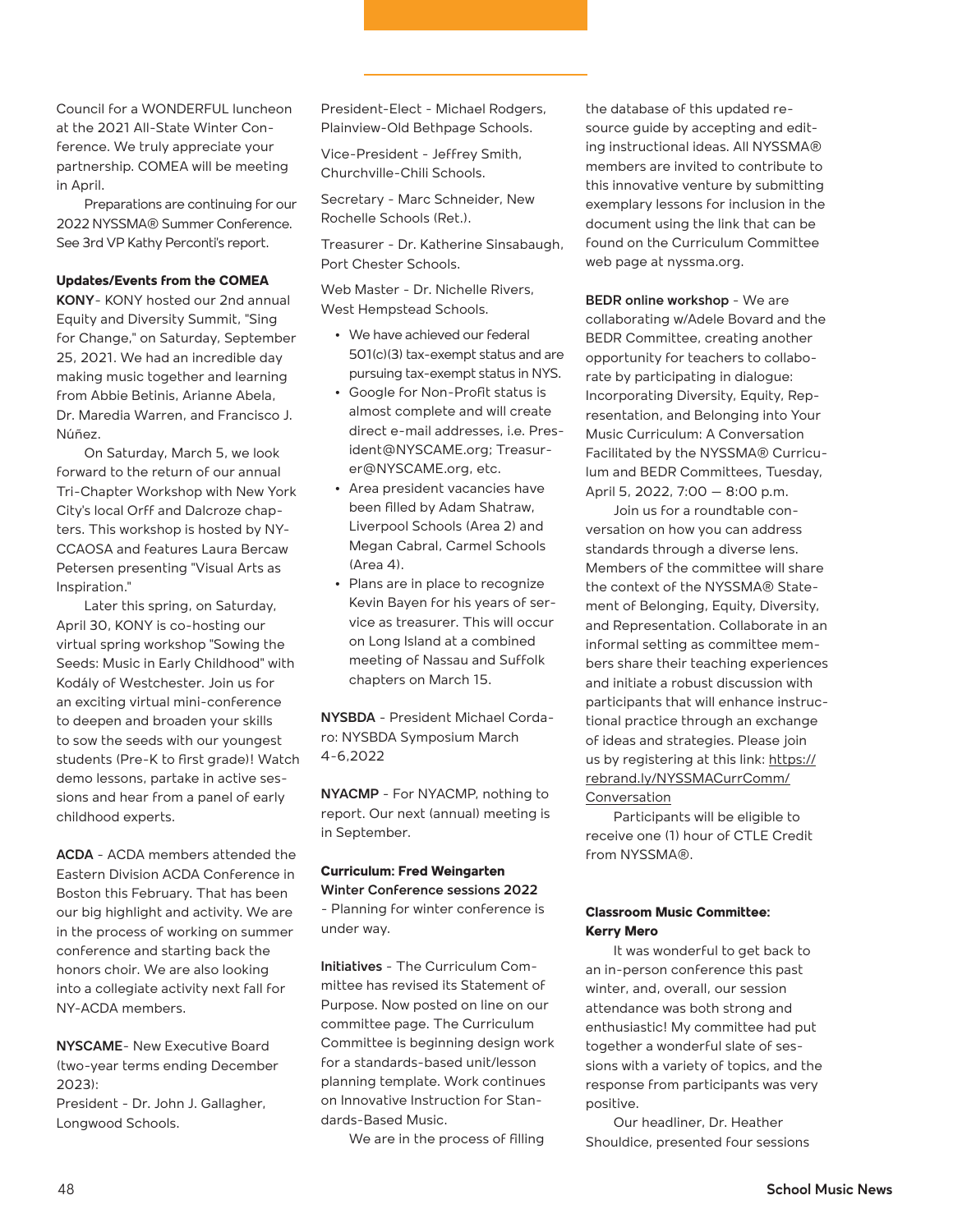("Research to "Real Life: Applications for Recent Research for Elementary General Music," "Teaching Harmony Step-By-Step: A Sequential Approach to Developing Harmonic Audiation," "Individual Musicking: Developing Elementary Students' Musical Independence," and "Fostering Vocal Creativity and Improvisation in Elementary Music"), which were both informative and stimulating! Some of our 16 additional sessions included "1-2-3: Improvise with Me," "Centers in the Music Room," "Kplanlogo Drumming," "Don't Fret: UKE Can Do It," "Just Gender: Pathways to Inclusivity," and "The Heart of the Matter: Managing Music Making with Little People."

#### **Summer Conference 2022** - The

Classroom Music Committee has a slate of 17 exciting sessions planned for the upcoming summer conference! Our headliner will be Matthew Stensrud, an Orff and Responsive Classroom specialist who presented a "teaser" session for us at the 2021 virtual Summer Conference. We are looking forward to having him in person for three sessions: "Infusion of Responsive Classroom in Orff Schulwerk," "Teaching Without Words" and "How to Hook 'Em: Enhancing Movement in Upper Elementary." Additional sessions will include "Recorder Through the Ages, Grades 3-12," "Ukulele Jam," "Beat the Burnout: Refresh and Renew in 2022," and "Building a Community of Learners in Your Youngest Musicians."

#### **NAfME General Music Leadership**

**Town Hall** - On February 8, I attended a virtual meeting on Zoom hosted by the NAfME Council for General Music Education. This was the first time the group had hosted a town hall, so I had a chance to "meet" the general music reps for the various regions. They were very interested in gathering some information from the attendees to get a better idea of what general music looks like throughout the country, how the general music leadership is selected in each state, and what

types of support each state needs from the NAfME Council for General Music Education.

I believe there were about 35 people in attendance, but they are hoping to have additional meetings on a regular basis so we can continue to share and learn. I am looking forward to attending future meetings. It was interesting to hear what the Council's role was in the scope of NAfME, and it was also an eye-opener to hear how fortunate we are in NYS to have the support for classroom music from both the state organization and the state education regulations, when compared with other states. As the Western Division rep typed in the chat after I shared some information, "New York State is AMAZING."

Current committee projects - Our committee is planning an in-person meeting this spring so we can do some group work on our current committee projects. This will be the first time in quite a while that we have been able to devote a weekend to project work. We have been doing some behind-the-scenes work on the updates to the song list, committee history book, and the CMC chairperson handbook over the past year-and-a-half, but we will be able to accomplish more when we are all together. We also plan to continue to use Zoom as a quick-and-easy way to meet for more urgent committee business whenever possible!

#### **Membership: Kate Jarrard**

**Membership info** 

**October 2021:** 

2,911 members Active/Spousal – 2,166 Introductory - 16 Retired/Spousal - 563 Collegiate - 166

#### **February 2021:**

2,857 members Active/Spousal – 1,942 Introductory - 24 Retired/Spousal - 563 Collegiate - 328

#### **November 2020:**

2,626 members Active/Spousal – 1,928 Introductory - 22 Retired/Spousal - 518 Collegiate - 158

#### **March 2020:**

3,489 members Active/Spousal – 2,326 Introductory - 16 Retired/Spousal - 544 Collegiate - 603

**General reach-outs** – E-mail reminders to renew membership, including "What Does NYSSMA® Do for Me?"

**Winter conference** - Professional development, support, and advocacy.

Covid and safety resources

NAfME resources

Spring and summer PLC through Greater Capital Region Teacher Center to review, reflect, create, and share content for music education

Maintain Facebook official NYSSMA® (Members Only) page.

- **•** Around 1,200 members.
- **•** Post content to advertise specific NYSSMA® events.
- **•** Approve content that meets our draft guidelines.
- **•** Solo festival and conference seasons are the busiest times on this page.

#### **Biggest challenge and project** -

Reaching out to non-members. NYSSMA® does not have information about them, so I correspond with and rely on local (county) associations to reach out and encourage their registration.

Fall e-mail to all 54 county/local association presidents, 15 responded, 13 shared teacher personnel lists. E-mail sent to 1,127 teachers identified as non-members, 93 (8%) joined in the three months after the e-mail. The 58 schools (at least a dozen